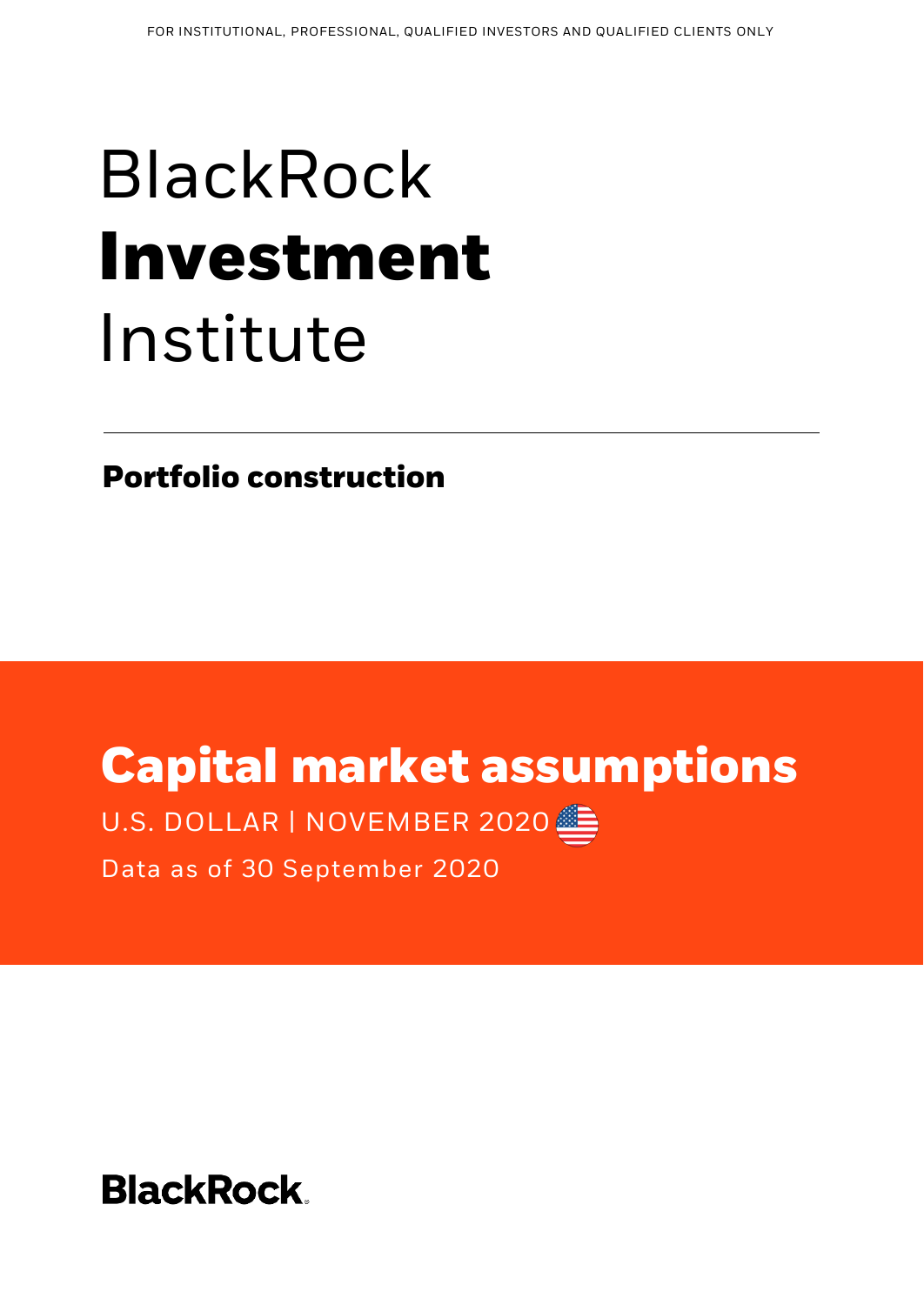### **Summary**

[Risks assets have rebounded sharply from their March lows as the unprecedented](https://www.blackrock.com/corporate/literature/whitepaper/bii-macro-perspectives-june-2020.pdf)*joint fiscal-monetary policy revolution* stoked a global recovery from the Covid-19 shock. Yet the structural trends such as "even lower for even longer" interest rates, deglobalization and the shift to sustainability roll on. We discussed in our paper *[Readying for real resilience](https://www.blackrock.com/institutions/en-zz/insights/portfolio-design/preparing-for-real-resilience)* how reviewing strategic asset allocations (SAAs) to ensure portfolios are resilient to the supercharged trends is the most important action investors need to take. We update our Capital market assumptions (CMAs) and investor-specific portfolios to the end of the third quarter. Market moves have driven some changes to asset class expected returns yet our asset class views (see below) are largely in-line with those we outlined last quarter. The long-lasting impact of the policy revolution will manifest across fixed income and equity expected returns, in our view. We still see negative expected fiveyear returns for government bonds and investment grade credit. Tightening credit spreads have eroded expected returns for investment grade and high yield compared to last quarter, yet we still see spreads for high yield offering attractive risk reward. Richer valuations for equities, particularly in the U.S. and in emerging markets (EM) following the rally, have lowered our expected returns for the asset class. Our private equity expected returns have risen due to cheaper valuations and higher average economic growth expectations over the next five years.

#### **BlackRock strategic views**

Our strategic asset class views show our asset class preferences over a 10-year horizon relative to a longterm, cycle-agnostic equilibrium asset allocation. We also contrast our strategic preferences with representative multi-asset portfolios in the U.S., euro area and UK. Based on our cyclical views and current market valuations, asset classes may be more or less favorable compared with a long-run, steady-state environment. The chart on the next page summarizes our current views. We maintain our underweight on nominal government bonds, a preference for inflation-linked bonds, private markets as potential portfolio diversifiers, and deliberate geographical exposures to prepare for a bifurcated world with two poles of growth – one U.S.-centric and one-China centric. A key pillar of our strategic assets views is a rise in inflation expectations rising over the medium-term as detailed in our paper *[Preparing for a higher inflation regime](https://www.blackrock.com/corporate/insights/blackrock-investment-institute/publications/global-macro-outlook)*. The policy revolution – particularly central banks' willingness to cap bond yields to avoid a tightening of financial conditions – means asset prices may not react the same way to inflationary pressures as they have in the past. Our upcoming *Portfolio perspectives* will dig into this aspect in more detail. We maintain our strong underweight in developed market government bonds as the strategic case for the asset class has diminished further since we first laid out our argument in*[Bonds and ballast: testing the limits](https://www.blackrock.com/institutions/en-zz/insights/portfolio-design/testing-the-limits-of-government-bonds)*. We find inflation-linked bonds and Chinese government bonds as increasingly attractive as part of a whole-portfolio approach to resilience. We prefer high yield credit over investment grade and maintain an overall neutral stance on equities with a tilt toward emerging markets, particularly China. We see private markets playing a core role in modern portfolios. Our *[investor-specific SAAs](https://www.blackrock.com/institutions/en-zz/insights/charts/capital-market-assumptions#strategic-asset-allocation)* typically have greater allocations to private markets than many similar multi-asset portfolios: see the representative portfolios below. Sizing allocations depends on client specifics such as cashflow requirements and manager selection.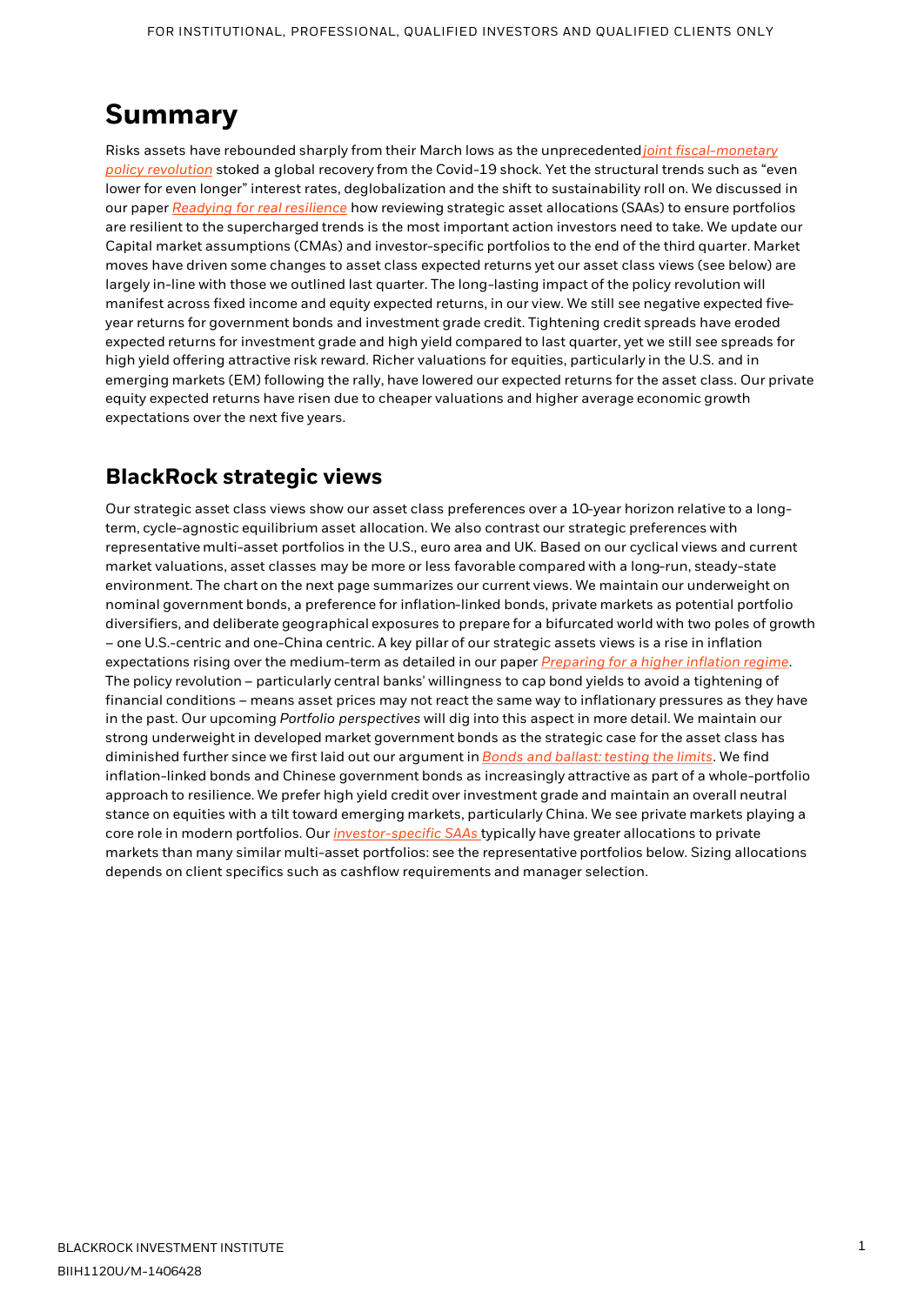#### **BlackRock strategic views**

#### **Strategic tilt**

Hypothetical US dollar 10-year strategic allocation vs. our equilibrium view



This information is not intended as a recommendation to invest in any particular asset class or strategy or as a promise - or even estimate - of future performance. Source: BlackRock Investment Institute, November 2020. Data as of 30 September, 2020.

Notes: The equilibrium view tab shows our asset views on a 10-year view from an unconstrained US dollar perspective against a long-term equilibrium allocation. Income private<br>markets include infrastructure debt, direct len infrastructure equity. The hypothetical portfolio may differ from those in other jurisdictions, is intended for information purposes only and does not constitute investment advice.

#### **Asset return expectations and uncertainty**



Mean expected return September 2020 June 2020

**Mean return uncertainty** 

Interquartile range

This information is not intended as a recommendation to invest in any particular asset class or strategy or as a promise - or even estimate - of future performance.

Source: BlackRock Investment Institute, November 2020. Data as of 30 September, 2020. Notes: Return assumptions are total nominal returns. US dollar return expectations for all asset classes are shown in unhedged terms, with the exception of global ex-US Treasuries and hedge funds. Our CMAs generate market, or beta, geometric return expectations. Asset return expectations are gross of fees. For a list of indices used, visit our Capital Market Assumptions<br>website at <u>blackrock.com/institu</u> sensitivity of the given asset class. There are two sets of bands around our mean return expectation. The darker bands show our estimates of uncertainty in our mean return estimates. The<br>lighter bands are based on the 25th BIIH1120U/M-1406428 2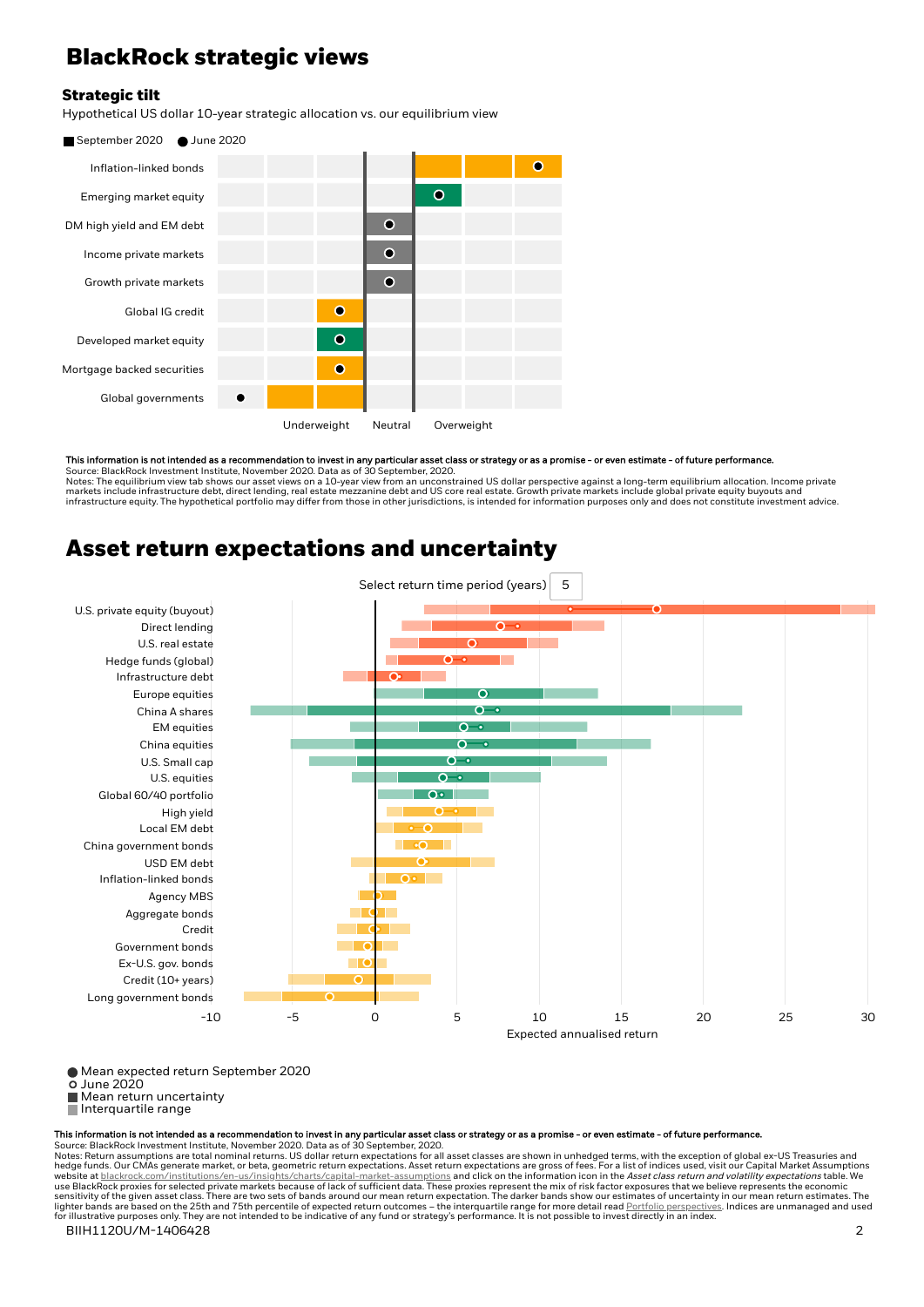#### **Assumptions at a glance**

| Asset                                     | <b>Return expectations</b><br>(geometric, gross of fees) |                |                |                | Long-term<br>expected | Long-term correlation |                            |
|-------------------------------------------|----------------------------------------------------------|----------------|----------------|----------------|-----------------------|-----------------------|----------------------------|
|                                           | $5-$<br>year                                             | $10 -$<br>year | $15 -$<br>year | $20 -$<br>year | volatility            | Global<br>equities    | Global government<br>bonds |
| U.S. high yield                           | 3.9%                                                     | 4.3%           | 4.6%           | 4.8%           | 8.0%                  | 63%                   | $-1%$                      |
| <b>Local currency EM debt</b>             | 3.2%                                                     | 3.4%           | 3.5%           | 3.6%           | 8.6%                  | 51%                   | 13%                        |
| China government bonds                    | 2.9%                                                     | 3.1%           | 3.1%           | 3.1%           | 4.1%                  | $O\%$                 | 29%                        |
| <b>USD EM debt</b>                        | 2.8%                                                     | 3.6%           | 4.2%           | 4.7%           | 10.3%                 | 42%                   | 37%                        |
| U.S. bank loans                           | 2.7%                                                     | 3.2%           | 3.7%           | 4.0%           | 8.1%                  | 55%                   | $-12%$                     |
| U.S. inflation-linked government<br>bonds | 1.8%                                                     | 2.2%           | 2.6%           | 2.7%           | 6.0%                  | $1\%$                 | 52%                        |
| U.S. cash                                 | 0.4%                                                     | 1.0%           | 1.6%           | 1.9%           | 0.0%                  | 0%                    | 0%                         |
| U.S. agency MBS                           | 0.1%                                                     | 0.8%           | 1.4%           | 1.7%           | 1.5%                  | $-26%$                | 35%                        |
| U.S. aggregate bonds                      | $-0.1%$                                                  | 0.8%           | 1.5%           | 2.0%           | 4.2%                  | $-11%$                | 76%                        |
| U.S. credit (all maturities)              | $-0.1%$                                                  | 1.0%           | 2.1%           | 2.7%           | 6.8%                  | 18%                   | 63%                        |
| U.S. government bonds (all<br>maturities) | $-0.5%$                                                  | 0.3%           | 1.0%           | 1.5%           | 5.5%                  | $-38%$                | 77%                        |
| Global ex-U.S. government bonds           | $-0.5%$                                                  | 0.4%           | 1.2%           | 1.7%           | 3.5%                  | $-17%$                | 100%                       |
| U.S. credit (10+ years)                   | $-1.0%$                                                  | 0.6%           | 2.2%           | 3.2%           | 12.8%                 | 24%                   | 59%                        |
| U.S. government (10+ years)               | $-2.8%$                                                  | $-1.6%$        | $-0.5%$        | 0.2%           | 15.2%                 | $-31%$                | 77%                        |
| Europe large cap equities                 | 6.5%                                                     | 7.0%           | 7.3%           | 7.5%           | 18.4%                 | 88%                   | $-11%$                     |
| Global ex-U.S. large cap equities         | 6.4%                                                     | 6.8%           | 7.0%           | 7.2%           | 16.4%                 | 91%                   | $-12%$                     |
| China A shares                            | 6.4%                                                     | 6.4%           | 6.4%           | 6.3%           | 31.1%                 | 33%                   | $-7%$                      |
| Emerging large cap equities               | 5.4%                                                     | 6.4%           | 7.4%           | 8.0%           | 21.0%                 | 73%                   | $-10%$                     |
| China-Broad market equities               | 5.3%                                                     | 6.6%           | 7.7%           | 8.5%           | 27.3%                 | 50%                   | $-12%$                     |
| U.S. small cap equities                   | 4.6%                                                     | 5.6%           | 6.4%           | 6.9%           | 22.6%                 | 87%                   | $-17%$                     |
| U.S. large cap equities                   | 4.1%                                                     | 5.0%           | 5.8%           | 6.3%           | 16.2%                 | 87%                   | $-15%$                     |
| U.S. private equity (buyout)              | 17.1%                                                    | 16.6%          | 15.9%          | 15.4%          | 32.0%                 | 80%                   | $-17%$                     |
| <b>Global direct lending</b>              | 7.6%                                                     | 8.0%           | 8.3%           | 8.5%           | 15.0%                 | 73%                   | $-11%$                     |
| Global infrastructure equity              | 6.2%                                                     | 6.7%           | 7.1%           | 7.3%           | 18.8%                 | 64%                   | 5%                         |
| U.S. core real estate                     | 5.9%                                                     | 6.1%           | 6.2%           | 6.2%           | 12.1%                 | 58%                   | 16%                        |
| Real estate mezzanine debt                | 5.1%                                                     | 5.7%           | 6.1%           | 6.3%           | 10.4%                 | 69%                   | 10%                        |
| Hedge funds (global)                      | 4.4%                                                     | 5.1%           | 5.7%           | 6.1%           | 7.4%                  | 84%                   | $-19%$                     |
| U.S. Infrastructure debt                  | 1.8%                                                     | 3.0%           | 4.1%           | 4.8%           | 10.5%                 | 27%                   | 48%                        |
| Developed infrastructure debt             | 1.1%                                                     | 2.2%           | 3.2%           | 3.8%           | 9.0%                  | 30%                   | 48%                        |

This information is not intended as a recommendation to invest in any particular asset class or strategy or as a promise - or even estimate - of future performance.<br>Source: BlackRock Investment Institute, November 2020. Da

BIIH1120U/M-1406428 3